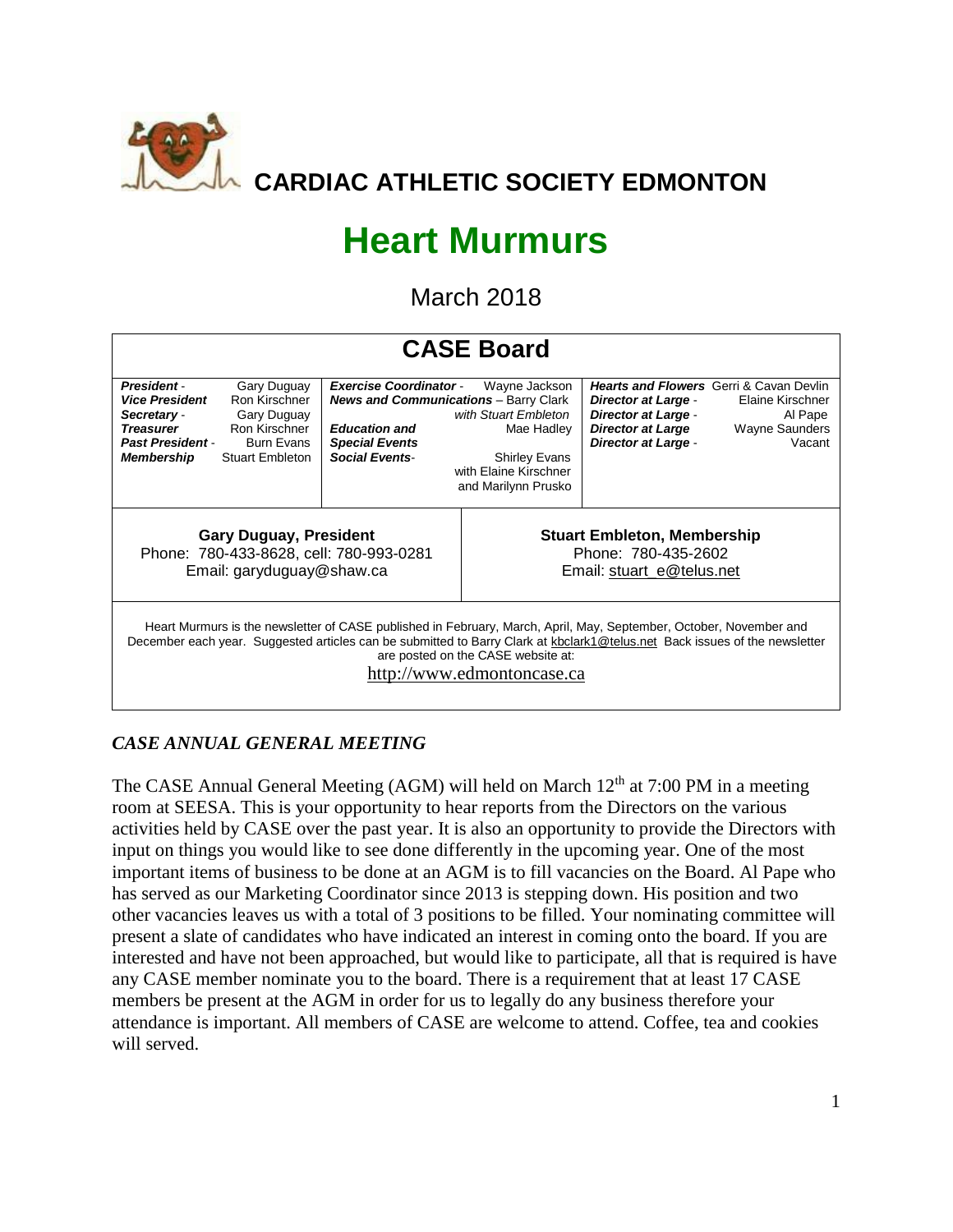#### *APRIL EDUCATIONAL NIGHT*

**Mon. April 9, 2018 – Smart Bites to Better Health** – A Public Health Dietician from Alberta Health Services will speak on "Wondering how to take that first bite to a healthier you? This talk will unlock the secrets of healthy eating as you age. We'll decode some challenging nutrition information to make sure you get the greatest health bang for your effort buck." This will include heart healthy information.

**On Feb. 12 "Strike Out Stroke"** was presented by Gail Elton-Smith, Stroke Service Coordinator for Alberta Health Services**.** It was a very informative presentation where we learned that a stroke is the sudden interruption of blood flow, either through blockage (ischemic stroke) or bursting (hemorrhagic stroke). We learned how to identify an ischemic stroke by using the acronym FAST which means FACE – is there drooping?; ARMS – can both be raised?; SPEECH – is it slurred, jumbled or any difficulty ?; TIME – call 911 right away as there is only a 4  $\frac{1}{2}$  hour time frame to get the drug to reverse effects. The key to recognition is the sudden onset of symptoms. It is imperative that the ambulance be called immediately so EMS can start assessment.

Eighty percent of strokes can be prevented. The risk factors for strokes are the same as for heart attacks. The factors that we cannot change are age, gender, prior stroke/TIA, ethnicity, being menopausal and family history. The factors that we can change are high blood pressure and high cholesterol, sleep apnea, obesity, diabetes and atrial fibrillation. She then gave us a great deal of information and suggestions for changing these factors and answered many questions. The response to this presentation was very positive.

The education evenings are held at the Terwillegar Recreation Centre in Multi-Purpose Room B, on the second floor above the hockey rinks.

#### *2018 BARBEQUE*

This popular event will be held on June 8 at SEESA again this year. Pan to attend, details will follow.

#### *A NOTE OF THANKS*

A small number of CASE members assisted me by testing and evaluating the Virtual Gym prototype project on a number of occasions. This U of A project, which aims to promote physical and cognitive health among older adults won the Best Demo Award in an AgeWell funded project. See [http://agewell](http://agewell-nce.ca/archives/5917)[nce.ca/archives/5917](http://agewell-nce.ca/archives/5917) for more details. Thank you to CASE from **Victor Fernandez.**

#### *GRAPE EXPECTATIONS: IS RED WINE REALLY GOOD FOR YOUR HEART?*

Red wine contains compounds thought to lower heart disease risk. But the evidence that wine protects the heart is muddled. Have you ever topped off your glass of cabernet or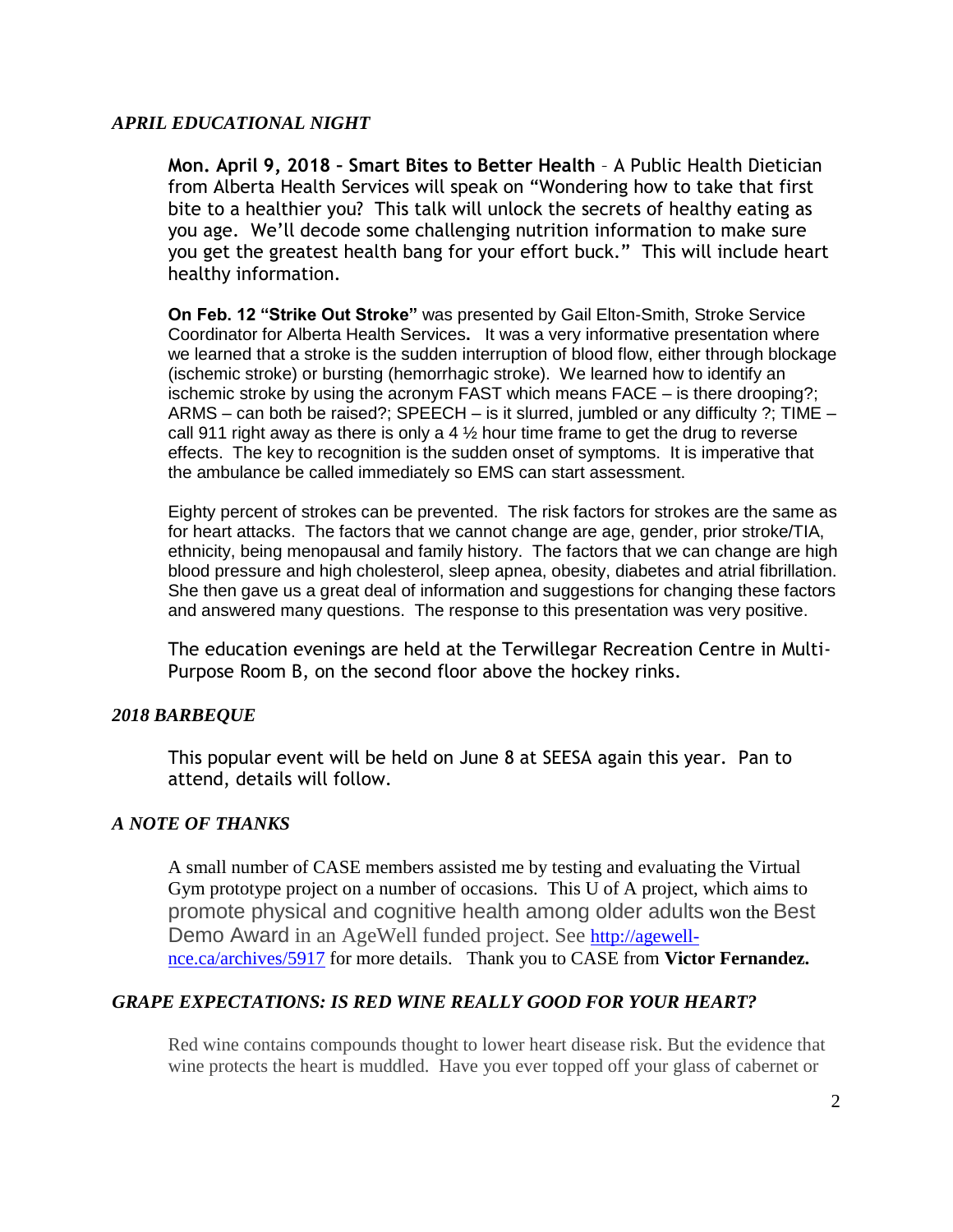pinot noir while saying, "Hey, it's good for my heart, right?" This widely held impression dates back to a catchphrase coined in the late 1980s termed *the French Paradox*.

The *French Paradox* refers to the notion that drinking wine may explain the relatively low rates of heart disease among the French, despite their fondness for cheese and other rich, fatty foods. This theory helped spur the discovery of a host of beneficial plant compounds known as polyphenols. Found in red and purple grape skins (as well as many other fruits, vegetables, and nuts), polyphenols purportedly explain wine's heartprotecting properties. Another argument stems from the fact that the Mediterranean diet, an eating pattern shown to ward off heart attacks and strokes, features red wine.

However, the evidence that drinking red wine (or alcohol in general, for that matter) can help you avoid heart disease is pretty weak, according to Dr. Mukamal, a cardiologist at Harvard. All the research showing that people who drink moderate amounts of alcohol have lower rates of heart disease is observational. Such studies can't prove cause and effect, only associations.

Moderate drinking defined as one drink per day for healthy women and two drinks per day for healthy men is widely considered safe. However, the health effects of alcohol have never been tested in a long-term, randomized trial, although one began this year.

Although some studies suggest wine is better for the heart than beer or hard liquor, others do not, according to a review article about wine and cardiovascular health in the Oct. 10, 2017, issue of *Circulation*. That's not surprising, says Dr. Mukamal. "In many cases, it's difficult to tease out the effect of drinking patterns from specific types of alcoholic beverages," he explains. For example, people who drink wine are more likely do so as part of a healthy pattern, such as drinking a glass or two with a nice meal. Those habits, rather than the choice of alcohol, may explain better heart health.

In addition, the *French Paradox* may not be so paradoxical after all. Many experts now believe that factors other than wine may account for the observation, such as lifestyle and dietary differences, as well as earlier underreporting of heart disease deaths by French doctors. What's more, Dr. Mukamal notes, heart disease rates in Japan are lower than in France. Yet the Japanese drink a lot of beer and clear spirits, but hardly any red wine.

What about the polyphenols in red wine, which include resveratrol, a compound that's heavily advertised as a heart-protecting and anti-aging supplement? Research in mice is compelling, but there's no evidence of any benefit for people who take resveratrol supplements. Also you would have to drink a hundred to a thousand glasses of red wine daily to get an amount equivalent to the doses that improved health in mice. Also, a 2014 study of older adults living in the Chianti region of Italy, whose diets were naturally rich in resveratrol, found no link between resveratrol levels (measured by a breakdown product in urine samples) and rates of heart disease, cancer, or death.

As for the Mediterranean diet, it's impossible to know whether red wine is an important part of why that eating style helps reduce heart disease.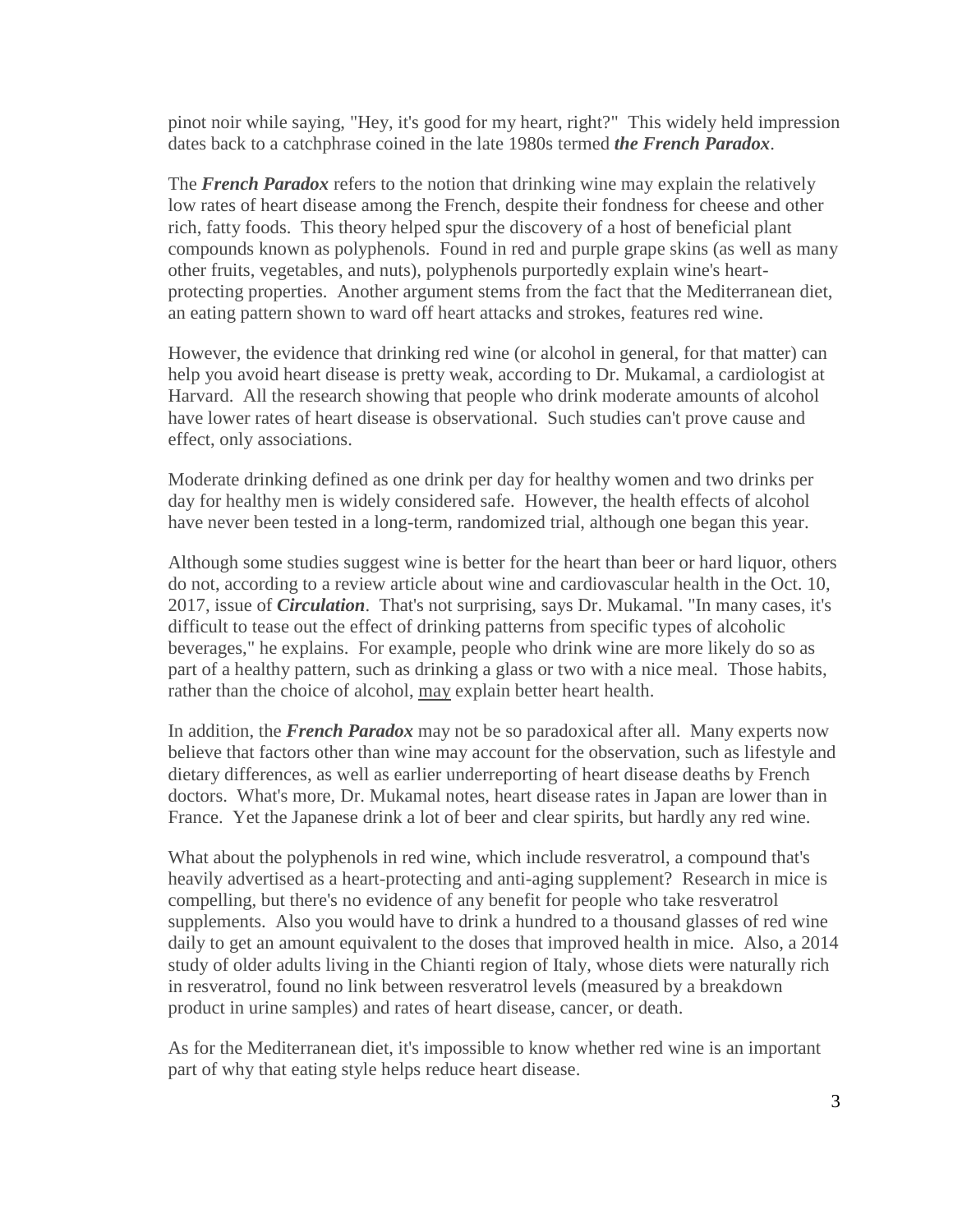If you enjoy red wine, be sure to limit yourself to moderate amounts. Measure out 5 ounces (which equals one serving) in the glass you typically use. Five ounces appears smaller in a large goblet than in a standard wine glass. Also, many experts recommend that starting at age 65, men should limit their alcohol use to no more than a single drink per day. Age-related changes, including a diminished ability to metabolize alcohol, make higher amounts risky regardless of gender.

If you drink, stick to moderate limits and only in the context of other healthy lifestyle habits, such as with meals. Never drink before activities that require attention and dexterity. If you're a lifelong teetotaler, there is no health reason to start drinking.

Source: Harvard Heart Health Newsletter January 22, 2018

### *IF WINE DOES NOT WORK, THEN MEDITATION MAY HELP LOWER RISK OF HEART DISEASE*

The ancient, mind-calming practice of meditation may have a role in reducing the risk of heart disease. So says a scientific statement from the American Heart Association in the Sept. 28, 2017, Journal of the American Heart Association.

Experts reviewed dozens of studies published over the past two decades. The results suggest that meditation may improve a host of factors linked to heart disease, including stress, anxiety, depression, poor sleep quality, and high blood pressure. It may also help people stop smoking. An added bonus is that it is low-cost and poses no apparent risk to health.

You can learn meditation by taking a class (check your local community center or yoga studios) or watching an online video. The practice typically involves quiet, focused attention, during which you close your eyes while sitting comfortably. You then direct your consciousness to your breathing, an object, or a word or phrase known as a mantra. Mindfulness meditation encourages you to focus on the present moment. Transcendental Meditation uses techniques that encourage the mind to "transcend" thoughts. About 8% of adults in the United States say they practice some form of meditation.

Source: Harvard Heart Health Letter Published: February, 2018

#### *COULD BE BETTER THAN MEDITATION: FREE GYM PASS PRESCRIPTIONS..*

If you need to get more active, there's a chance your doctor could prescribe you a free gym pass. Alberta's *Prescription To Get Active* program is in full swing, with more than 50 recreation facilities partnering with 4,000 health-care providers around the province this year to get people moving.

Launched in 2011 in Leduc as an answer to the rising epidemic of chronic disease, the program became a national not-for-profit in 2015.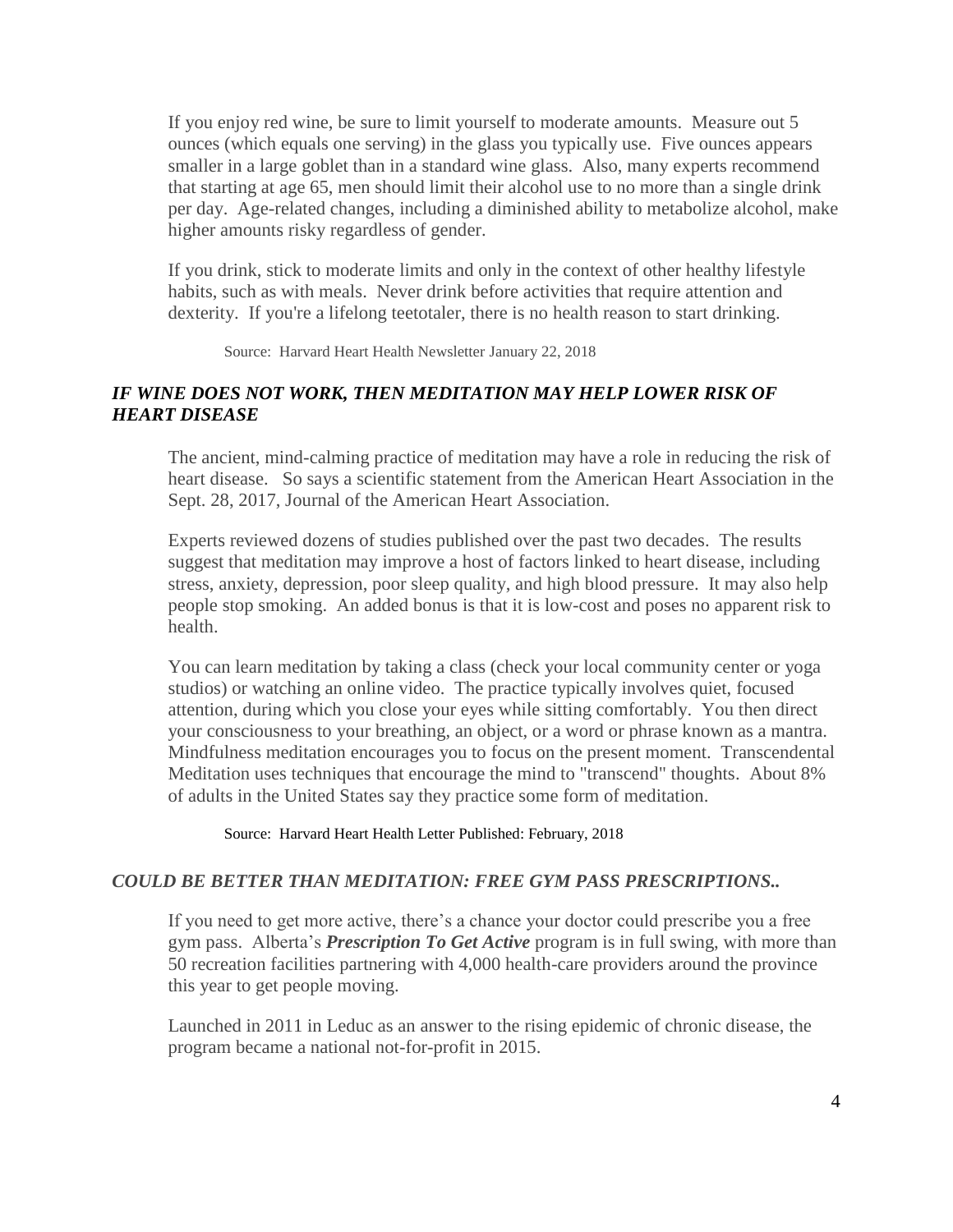The concept is simple: Get a prescription from a doctor or their team, take it to a participating facility and start moving. Facilities taking part in the program are located across Edmonton, including city recreation centres, YMCAs and private gyms.

Reams of specialist centres for sports, yoga and fitness are also involved, as well as gyms in bedroom communities and all over Northern Alberta. In a news release, exercise specialist Melanie Fuller said the program helps breaks down some of the barriers for folks trying to become more active. "A prescription for physical activity is just as important to fight diseases as any other medication," Fuller said.

"Offering free recreation access affords patients the opportunity to try types of recreation they may not have before."

For more information see their website:<https://www.prescriptiontogetactive.com/>

Source: Edmonton Journal January 5, 2018